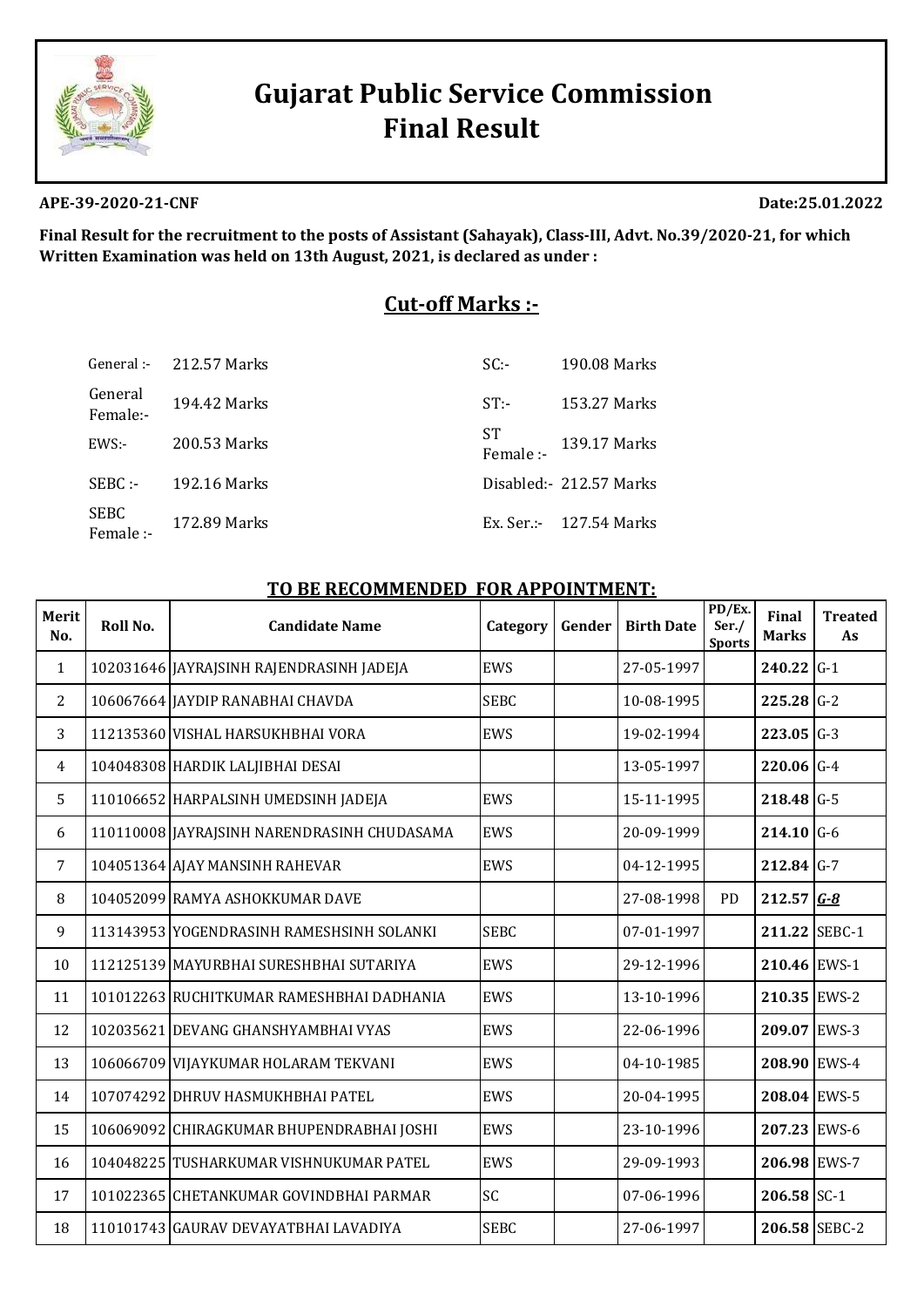| Merit<br>No. | Roll No. | <b>Candidate Name</b>                        | Category    | Gender                    | <b>Birth Date</b> | PD/Ex.<br>Ser./<br><b>Sports</b> | Final<br><b>Marks</b> | <b>Treated</b><br>As |
|--------------|----------|----------------------------------------------|-------------|---------------------------|-------------------|----------------------------------|-----------------------|----------------------|
| 19           |          | 107076203 NISARG MAHENDRABHAI PATEL          | <b>EWS</b>  |                           | 18-10-1993        |                                  | 204.13 EWS-8          |                      |
| 20           |          | 104055047 SURESHBHAI HARAJIBHAI GABU         | <b>SEBC</b> |                           | 09-10-1992        |                                  | 203.26 SEBC-3         |                      |
| 21           |          | 101013065 JANAKKUMAR KHUBCHANDBHAI PANDYA    | SC          |                           | 26-03-1995        |                                  | $202.63$ SC-2         |                      |
| 22           |          | 112128932 KIRTI RAMESHBHAI NARIYA            | EWS         |                           | 02-02-1996        |                                  | 202.38 EWS-9          |                      |
| 23           |          | 106068337 KEYUR PURANDAS NIMAVAT             | <b>SEBC</b> |                           | 05-07-1997        |                                  | 200.89 SEBC-4         |                      |
| 24           |          | 112135717 GAURANG MANSUKHBHAI SAVANI         | EWS         |                           | 26-02-1998        |                                  |                       | 200.53 EWS-10        |
| 25           |          | 105062790 DEVASHISH KISHORBHAI ZALA          | <b>SEBC</b> |                           | 30-08-1996        |                                  | 199.61 SEBC-5         |                      |
| 26           |          | 107083123 YASHKUMAR JAYANTILAL VANIYA        | SC          |                           | 18-11-1990        |                                  | 199.55 SC-3           |                      |
| 27           |          | 106066269 AAKASHGIRI RAJESHGIRI APARNATHI    | <b>SEBC</b> |                           | 02-09-1996        |                                  | 199.31 SEBC-6         |                      |
| 28           |          | 110107340 KULDIPKUMAR KISHORBHAI BAGATHARIYA | <b>SEBC</b> |                           | 28-05-1998        |                                  | 199.15 SEBC-7         |                      |
| 29           |          | 104056657 HITENDRASINH AMARSINH CHAUHAN      | <b>SEBC</b> |                           | 31-08-1997        |                                  | 199.11 SEBC-8         |                      |
| 30           |          | 103043224 DARSHAKGIRI JAGDISHGIRI GOSAI      | <b>SEBC</b> |                           | 12-11-1997        |                                  | 198.88 SEBC-9         |                      |
| 31           |          | 104051325 DHAVALKUMAR LALJIBHAI ZEZARIYA     | <b>SEBC</b> |                           | 15-10-1991        |                                  |                       | 198.56 SEBC-10       |
| 32           |          | 107072975 JITENDRAJI LILAJI THAKOR           | <b>SEBC</b> |                           | 05-10-1995        |                                  |                       | 197.92 SEBC-11       |
| 33           |          | 103038529 RANJITKUMAR MULABHAI RANA          | SC          |                           | 13-07-1997        |                                  | 197.85 SC-4           |                      |
| 34           |          | 102037573 JAYRAJSINH BHARATSINH KHER         | <b>SEBC</b> |                           | 17-09-1994        |                                  |                       | 195.55 SEBC-12       |
| 35           |          | 101010648 JIGNESH SURESHBHAI MAKWANA         | <b>SEBC</b> |                           | 19-05-1995        |                                  |                       | 195.09 SEBC-13       |
| 36           |          | 104052677 ABHERAJBHAI BECHARBHAI CHAUDHARI   | <b>SEBC</b> |                           | 01-06-1990        |                                  |                       | 194.52 SEBC-14       |
| 37           |          | 107076420 KULDIP ARAJANBHAI KHER             | <b>SEBC</b> |                           | 20-07-1998        |                                  |                       | 194.43 SEBC-15       |
| 38           |          | 110108523 KAJAL ANILKUMAR MAKHELA            | <b>SEBC</b> | F                         | 08-03-1998        |                                  | 194.42 GF-1           |                      |
| 39           |          | 101002164 DIVYARAJ RANCHHODBHAI KALIYA       | <b>SEBC</b> |                           | 22-02-1996        |                                  |                       | 192.16 SEBC-16       |
| 40           |          | 101022494 VINIT HARSHADBHAI JADAV            | SC          |                           | 09-07-1999        |                                  | 191.54 SC-5           |                      |
| 41           |          | 101023172 BHUMIK KISHORBHAI DIWAN            | SC          |                           | 02-07-1996        |                                  | 190.08 $SC - 6$       |                      |
| 42           |          | 112129378 ASHVIN JAYANTIBHAI CHAUDHARI       | <b>ST</b>   |                           | 06-04-1992        |                                  | 179.00 ST-1           |                      |
| 43           |          | 107073603 RINKALBEN DINESHBHAI CHAUDHARY     | <b>SEBC</b> | ${\bf F}$                 | 19-02-1997        |                                  |                       | 177.51 SEBC-F-1      |
| 44           |          | 105058389 DARSHITABEN NATHUBHAI DHRANGU      | <b>SEBC</b> | $\boldsymbol{\mathrm{F}}$ | 08-07-1996        |                                  |                       | 175.07 SEBC-F-2      |
| 45           |          | 101008464 MAYURI MAVJIBHAI SOLANKI           | <b>SEBC</b> | $\boldsymbol{\mathrm{F}}$ | 17-12-1989        |                                  |                       | 172.89 SEBC-F-3      |
| 46           |          | 104054700 NIKUNJKUMAR MOHANBHAI RATHVA       | <b>ST</b>   |                           | 12-12-1993        |                                  | 167.65 ST-2           |                      |
| 47           |          | 106067191 RAMABHAI KANABHAI GALCHAR          | <b>ST</b>   |                           | 28-10-1996        |                                  | $167.20$ ST-3         |                      |
| 48           |          | 104053813 RAJU VARJANGBHAI KATARA            | <b>ST</b>   |                           | 18-07-1997        |                                  | 166.98 ST-4           |                      |
| 49           |          | 112129623 AKSHAYKUMAR MAHESHBHAI CHAUDHARI   | <b>ST</b>   |                           | 23-03-1995        |                                  | 165.02 ST-5           |                      |
| 50           |          | 113135972 NIRAVKUMAR KANAIYALAL VASAVA       | <b>ST</b>   |                           | 01-01-1992        |                                  | 164.82 ST-6           |                      |
| 51           |          | 109098851 TEJASKUMAR PARVATBHAI RANA         | <b>ST</b>   |                           | 12-02-1996        |                                  | 158.52 ST-7           |                      |
| 52           |          | 109098111 ASHWINKUMAR GALSINGBHAI VALVAI     | <b>ST</b>   |                           | 03-07-1993        |                                  | 156.00 ST-8           |                      |
| 53           |          | 108090559 JIKULKUMAR BHARATBHAI PATEL        | <b>ST</b>   |                           | 26-03-1996        |                                  | 155.97 ST-9           |                      |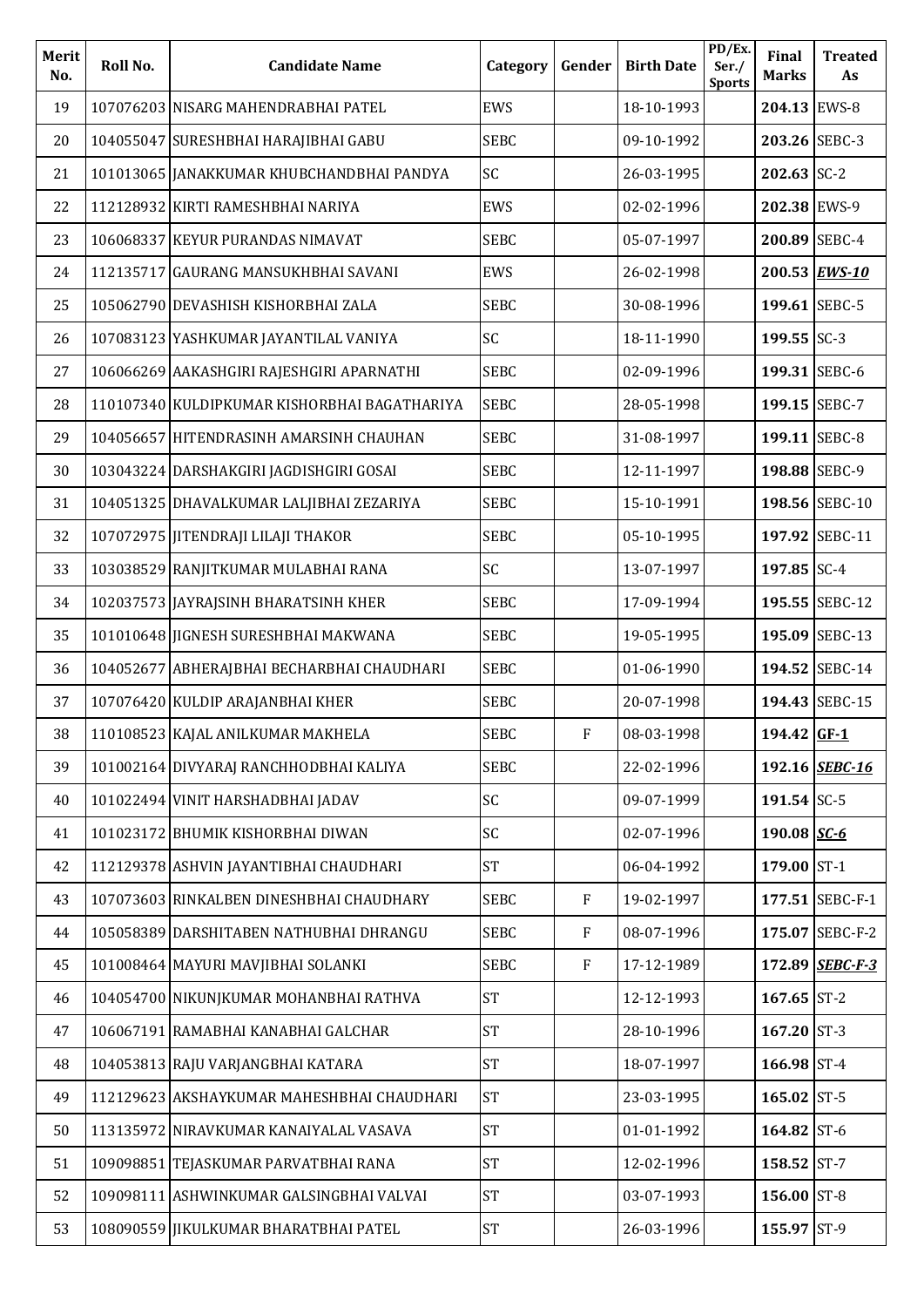| Merit<br>No. | Roll No. | <b>Candidate Name</b>                    | Category    | Gender | <b>Birth Date</b>                 | $\overline{P}D/Ex.$<br>Ser./<br><b>Sports</b> | <b>Final</b><br><b>Marks</b> | <b>Treated</b><br>As |
|--------------|----------|------------------------------------------|-------------|--------|-----------------------------------|-----------------------------------------------|------------------------------|----------------------|
| 54           |          | 101009906 JATINKUMAR RAMESHBHAI RATHOD   | <b>ST</b>   |        | $05-03-1997$                      |                                               | 153.27 ST-10                 |                      |
| 55           |          | 106068681 PRAFULKUMAR ARJANBHAI RATHOD   | <b>SEBC</b> |        | 19-11-1984 Ex.Ser. 143.99 SEBC-17 |                                               |                              |                      |
| 56           |          | 112128147 SHIVANI JITENDRABHAI CHAUDHARI | <b>ST</b>   | F      | $08-08-1998$                      |                                               | 139.17 $ST-F-1$              |                      |
| 57           |          | 106065267 VAJASHI MASARI SOLANKI         | <b>SEBC</b> |        | 14-03-1984 Ex.Ser. 137.48 SEBC-18 |                                               |                              |                      |
| 58           |          | 104051652 PRAHALADJI RAMAJI THAKOR       | <b>SEBC</b> |        | 05-01-1982 Ex.Ser. 133.00 SEBC-19 |                                               |                              |                      |
| 59           |          | 105059467 ANILKUMAR DHARNATBHAI BHEDA    | <b>SEBC</b> |        | 05-08-1985 Ex.Ser. 127.54 SEBC-20 |                                               |                              |                      |

# **To be kept on waiting list for General Category :**

| <b>Sr. No.</b> | Roll No. | <b>Candidate Name</b>                 | Category | <b>Gender   Birth Date</b> | PD/Ex.<br>Ser.<br><b>Sports</b> | Final<br><b>Marks</b> |
|----------------|----------|---------------------------------------|----------|----------------------------|---------------------------------|-----------------------|
|                |          | 107081678 MOHITKUMAR RAJESHBHAI PATEL |          | $01 - 02 - 1998$           |                                 | 203.21                |
|                |          | 113138515 HIMANSHU SHYAMDEV YADAV     |          | $11 - 12 - 1995$           |                                 | 201.67                |

### **To be kept on waiting list for EWS Category :**

| <b>Sr. No.</b> | Roll No. | <b>Candidate Name</b>                   | Category   | Gender | <b>Birth Date</b> | PD/Ex.<br>Ser.<br><b>Sports</b> | Final<br><b>Marks</b> |
|----------------|----------|-----------------------------------------|------------|--------|-------------------|---------------------------------|-----------------------|
|                |          | 112122895 AJAYKUMAR MAHENDRAKUMAR PATEL | <b>EWS</b> |        | 09-04-1997        |                                 | 199.77                |
| ∼              |          | 101006754 PRATAPSINH SUKHDEVSINH JADEJA | EWS        |        | 27-03-1994        |                                 | 199.26                |

# **To be kept on waiting list for SEBC Category :**

| Sr. No. | Roll No. | <b>Candidate Name</b>                    | Category    | Gender | <b>Birth Date</b> | PD/Ex.<br>Ser./<br><b>Sports</b> | <b>Final</b><br><b>Marks</b> |
|---------|----------|------------------------------------------|-------------|--------|-------------------|----------------------------------|------------------------------|
|         |          | 113140270 VIJAYKUMAR FULASANGBHAI DESAI  | <b>SEBC</b> |        | 09-12-1992        |                                  | 189.87                       |
| 2       |          | 105063111 CHETAN HEMATBHAI JATIYA        | <b>SEBC</b> |        | 11-05-1994        |                                  | 189.13                       |
| 3       |          | 107073926 ATULKUMAR SAGRAMBHAI CHAUDHARI | <b>SEBC</b> |        | 14-09-1995        |                                  | 189.07                       |
| 4       |          | 101023016 SANJAYKUMAR PRAVINBHAI SAINI   | <b>SEBC</b> |        | 01-07-1993        |                                  | 188.24                       |
| 5       |          | 106071594 AXAYKUMAR NATHABHAI ZALA       | <b>SEBC</b> |        | 29-06-1996        |                                  | 187.84                       |

## **To be kept on waiting list for SC Category :**

| <b>Sr. No.</b> | Roll No. | <b>Candidate Name</b>                    | Category  | <b>Gender   Birth Date</b> | PD/Ex. <br>Ser.<br><b>Sports</b> | Final<br><b>Marks</b> |
|----------------|----------|------------------------------------------|-----------|----------------------------|----------------------------------|-----------------------|
|                |          | 109099293 KEYURKUMAR PRAVINBHAI PARMAR   | <b>SC</b> | $14 - 03 - 1992$           |                                  | 189.19                |
| ∼              |          | 101009552 HARDIKKUMAR PIYUSHBHAI SOLANKI | <b>SC</b> | $14 - 01 - 1998$           |                                  | 187.39                |

# **To be kept on waiting list for ST Category :**

| <b>Sr. No.</b> | Roll No. | <b>Candidate Name</b>                   | Category  | Gender | <b>Birth Date</b> | PD/Ex.<br>Ser.<br><b>Sports</b> | Final<br><b>Marks</b> |
|----------------|----------|-----------------------------------------|-----------|--------|-------------------|---------------------------------|-----------------------|
|                |          | 108087120 VIPULKUMAR CHANDUBHAI DHODI   | ST        |        | 16-03-1992        |                                 | 151.32                |
| ▵              |          | 104056093 NIKHILKUMAR NAGJIBHAI VASAVA  | ST        |        | 26-10-1995        |                                 | 151.08                |
| 3              |          | 103039623 NITINKUMAR NARSINGBHAI VALVAI | <b>ST</b> |        | 18-04-1998        |                                 | 150.63                |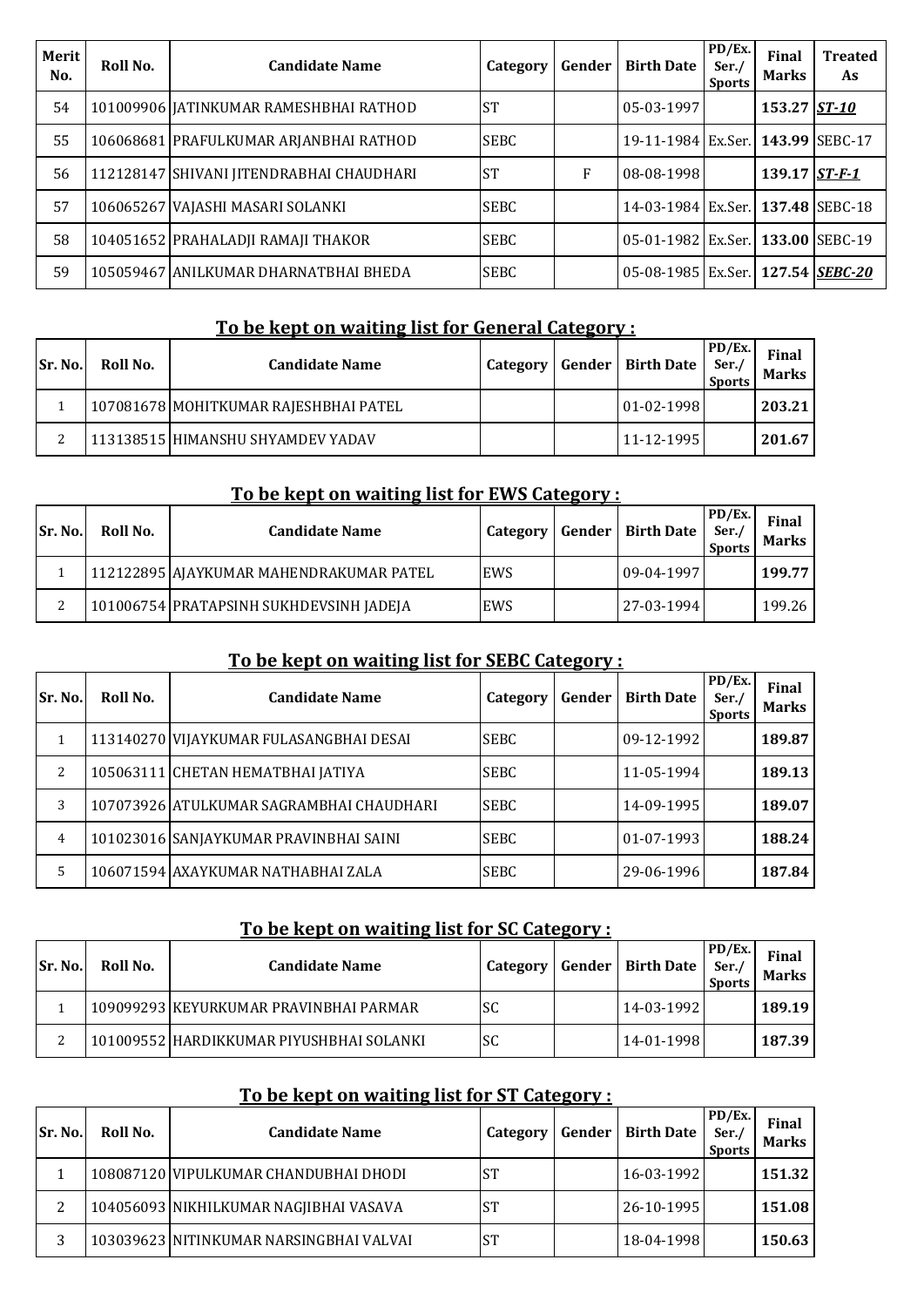|                |          | <u>mai is obtained by the unsuccessidi candidates are as under <math>\cdot</math></u> |             |                           |                   |                                  |                       |
|----------------|----------|---------------------------------------------------------------------------------------|-------------|---------------------------|-------------------|----------------------------------|-----------------------|
| Sr. No.        | Roll No. | <b>Candidate Name</b>                                                                 | Category    | Gender                    | <b>Birth Date</b> | PD/Ex.<br>Ser./<br><b>Sports</b> | Final<br><b>Marks</b> |
| $\mathbf{1}$   |          | 101000063 NISHANKIBEN PRAVINBHAI DESAI                                                | <b>SEBC</b> | ${\bf F}$                 | 20-11-1998        |                                  | 154.86                |
| $\overline{2}$ |          | 101000138 GAURAVDAN MAHESHDAN BOKSHA                                                  | <b>SEBC</b> |                           | 21-02-1985        |                                  | 141.17                |
| 3              |          | 101001199 RAHULKUMAR PUNAMBHAI SOLANKI                                                | SC          |                           | 25-08-1990        |                                  | 185.64                |
| 4              |          | 101001236 KAMAL KUMAR RAMLAKHAN GUPTA                                                 |             |                           | 27-01-1983        |                                  | 117.84                |
| 5              |          | 101002209 MOHSINKHAN AYUBKHAN PATHAN                                                  | <b>SEBC</b> |                           | 20-07-1998        |                                  | 183.62                |
| 6              |          | 101002307 KRUNALKUMAR MANSUKHLAL MAKWANA                                              | SC          |                           | 24-11-1991        |                                  | 186.76                |
| $\overline{7}$ |          | 101003226 MEGHRAJSINH HARDEVSINH PARMAR                                               | EWS         |                           | 14-09-1998        |                                  | 195.86                |
| 8              |          | 101004616 AJAYSINH RAGHUVIRSINH ZALA                                                  | EWS         |                           | 01-05-1998        |                                  | 191.86                |
| 9              |          | 101004768 SNEHA KUMARI REVABHAI CHAUDHARI                                             | <b>ST</b>   | ${\bf F}$                 | 26-03-1997        |                                  | 122.79                |
| 10             |          | 101005517 ANKIT MERUBHA VAGHELA                                                       | <b>EWS</b>  |                           | 29-04-1995        |                                  | 190.81                |
| 11             |          | 101005837 DIPAL HARISHBHAI PARMAR                                                     | SC          | $\mathbf F$               | 21-10-1991        |                                  | 154.80                |
| 12             |          | 101006042 BHAVESHBHAI AMRUTBHAI PUROHIT                                               | EWS         |                           | 25-02-1997        |                                  | 197.58                |
| 13             |          | 101006420 TINKALBEN ASHOKBHAI PATEL                                                   | EWS         | $\rm F$                   | 22-07-1995        |                                  | 157.55                |
| 14             |          | 101008002 VAISHALIBEN JAGDISHBHAI PATEL                                               |             | $\rm F$                   | 04-05-1992        |                                  | 173.50                |
| 15             |          | 101008647 KALPANABEN RAMANBHAI BHABHOR                                                | <b>ST</b>   | $\overline{F}$            | 10-06-1996        |                                  | 124.02                |
| 16             |          | 101009122 URVASHIBEN ARJUNSINH SOLANKI                                                |             | $\overline{F}$            | 02-09-1996        |                                  | 156.47                |
| 17             |          | 101009990 URVASHIBA VIKRAMSINH CHUDASAMA                                              |             | ${\bf F}$                 | 21-04-1996        |                                  | 158.56                |
| 18             |          | 101011924 KIRTI KISHORBHAI ITALIYA                                                    | EWS         |                           | 03-03-1993        |                                  | 189.41                |
| 19             |          | 101012348 JYOTIKA AMRUTLAL FALDU                                                      |             | ${\bf F}$                 | 07-07-1993        |                                  | 173.20                |
| 20             |          | 101012498 KARANBHAI VASRAMBHAI ARVADIYA                                               |             |                           | 10-07-1994        |                                  | 187.15                |
| 21             |          | 101013210 VISVARAJSINH BALVANTSINH VAGHELA                                            | <b>EWS</b>  |                           | 08-05-1997        |                                  | 193.12                |
| 22             |          | 101013325 ANIRUDDH BALVANTSINH SOLANKI                                                | EWS         |                           | 14-03-1995        |                                  | 196.16                |
| 23             |          | 101014228 MAMTA KHATRI                                                                | <b>EWS</b>  | $\rm F$                   | 20-12-1997        |                                  | 180.01                |
| 24             |          | 101014789 PARTH ANILKUMAR CHAUDHARY                                                   | SC          |                           | 02-05-1996        |                                  | 182.54                |
| 25             |          | 101015278 UMANG MUKESHBHAI PATEL                                                      |             |                           | 25-12-1993        |                                  | 188.27                |
| 26             |          | 101015803 JIGNESHBHAI PARSOTAMBHAI VARMORA                                            | EWS         |                           | 06-02-1997        |                                  | 198.35                |
| 27             |          | 101016472 JAYKUMAR BHARATBHAI PARMAR                                                  | <b>SEBC</b> |                           | 24-08-1999        |                                  | 187.54                |
| 28             |          | 101016993 KAJALBEN BAKULBHAI ASARI                                                    | <b>ST</b>   | $\mathbf{F}$              | 04-11-1993        |                                  | 130.09                |
| 29             |          | 101017056 TRUPTI CHATURBHAI KAILA                                                     | EWS         | $\boldsymbol{\mathrm{F}}$ | 26-06-1996        |                                  | 171.25                |
| 30             |          | 101017223 BHOOMIKABEN PURASHOTTAMBHAI SOLANKISC                                       |             | $\mathbf{F}$              | 20-06-1997        |                                  | 153.08                |
| 31             |          | 101017495 SANDIPBHAI AMBARAMBHAI VIRJA                                                | EWS         |                           | 31-01-1998        |                                  | 196.68                |
| 32             |          | 101018268 NIRAV RASIKBHAI PATEL                                                       |             |                           | 26-04-1997        |                                  | 187.96                |
| 33             |          | 101018478 CHANDANIBEN JIVANBHAI JADAV                                                 | SC          | $\mathbf{F}$              | 23-11-1993        |                                  | 160.48                |
| 34             |          | 101019042 SEJAL PARASHOTTAMBHAI PATEL                                                 | EWS         | ${\bf F}$                 | 10-02-1986        |                                  | 164.07                |
| 35             |          | 101019079 SWETABEN VINODRAI MEHTA                                                     | EWS         | $\mathbf{F}$              | 24-12-1979        |                                  | 163.59                |
| 36             |          | 101019507 DHAIRYA PINAKIN DESAI                                                       |             |                           | 20-03-1990        |                                  | 186.67                |
| 37             |          | 101020051 HARPALSINH VIKRAMSINH GOHIL                                                 |             |                           | 06-06-1981        |                                  | 116.04                |
| 38             |          | 101020880 DRASHTIBEN NAGAJANBHAI BALAI                                                | <b>SEBC</b> | $\boldsymbol{\mathrm{F}}$ | 14-05-1996        |                                  | 162.77                |
| 39             |          | 101023822 KALYANBHAI JERAMBHAI GAMI                                                   | <b>SEBC</b> |                           | 05-05-1997        |                                  | 184.31                |
| 40             |          | 101023953 SANKET VINODKUMAR RATANKAR                                                  | SC          |                           | 29-08-1996        |                                  | 187.24                |
| 41             |          | 101023969 DIXITKUMAR VASANTBHAI PATEL                                                 | EWS         |                           | 14-11-1991        |                                  | 187.19                |
| 42             |          | 101024172 JAYESH BHARATBHAI DANGI                                                     | EWS         |                           | 12-08-1995        |                                  | 192.00                |

#### **Marks obtained by the unsuccessful candidates are as under :-**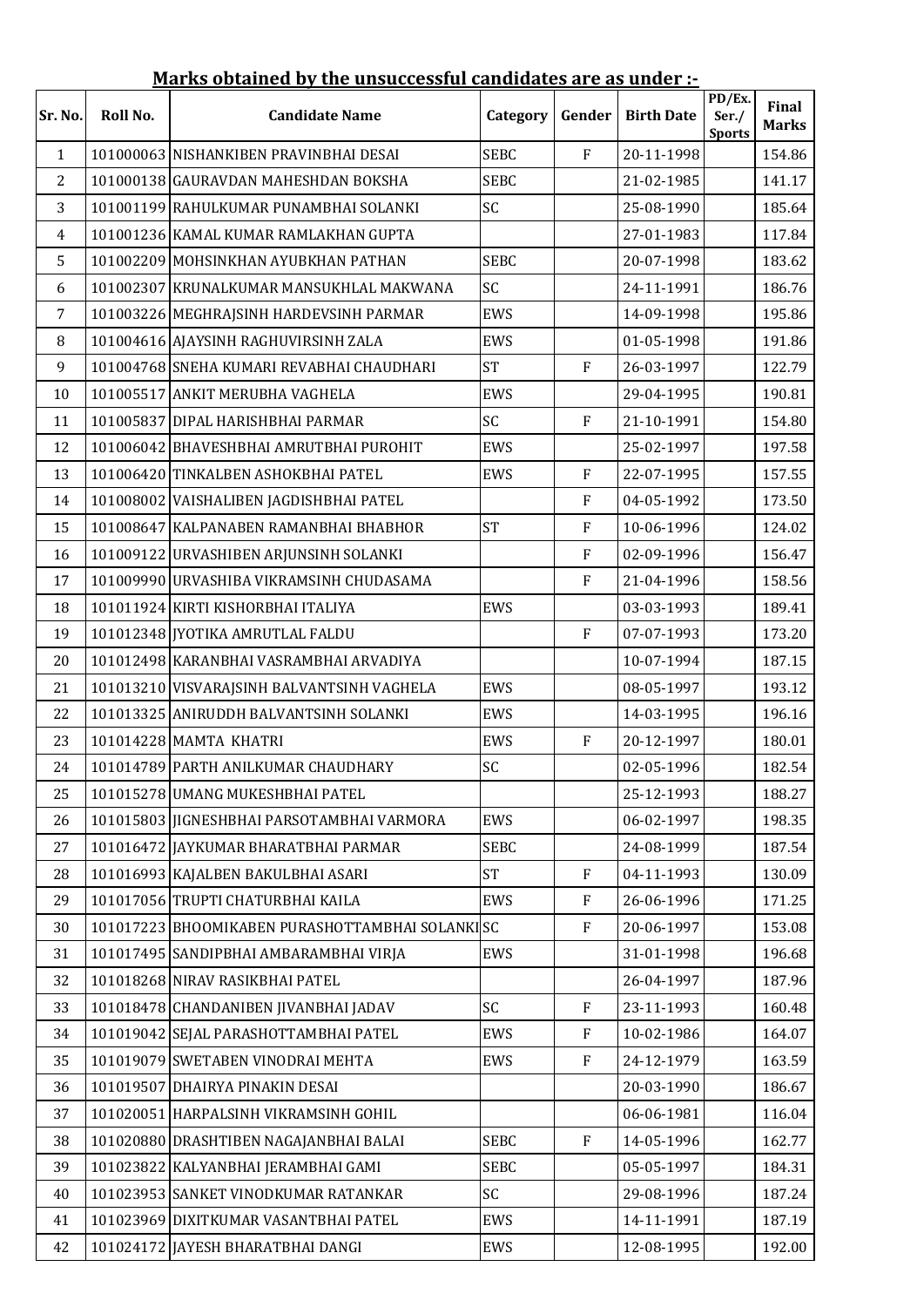| Sr. No. | Roll No. | <b>Candidate Name</b>                       | Category    | Gender         | <b>Birth Date</b> | PD/Ex.<br>Ser./<br><b>Sports</b> | Final<br><b>Marks</b> |
|---------|----------|---------------------------------------------|-------------|----------------|-------------------|----------------------------------|-----------------------|
| 43      |          | 101024261 NISHABEN HARSUKHBHAI SUVAGIYA     | EWS         | $\overline{F}$ | 18-12-1998        |                                  | 169.35                |
| 44      |          | 101024311 HARSH MANOJKUMAR PATEL            | EWS         |                | 15-07-1999        |                                  | 191.99                |
| 45      |          | 101024752 CHINTAN SAVJIBHAI KAILA           | EWS         |                | 29-01-1993        |                                  | 191.37                |
| 46      |          | 101025100 SANDIPKUMAR PRAKASHBHAI PRAJAPATI | <b>SEBC</b> |                | 16-09-1997        |                                  | 182.82                |
| 47      |          | 102026448 ANERI BHAVESHBHAI VORA            | EWS         | $\mathbf{F}$   | 08-01-1998        |                                  | 165.84                |
| 48      |          | 102027805 PARIKSHIT VIJAYBHAI TRIVEDI       | EWS         |                | 25-08-1997        |                                  | 192.27                |
| 49      |          | 102028877 HIRAL BANESHANGBHAI SOLANKI       | <b>SEBC</b> | ${\bf F}$      | 02-03-1996        |                                  | 170.13                |
| 50      |          | 102029597 VANDNABEN PARSHOTAMBHAI JOSHI     | EWS         | $\overline{F}$ | 25-08-1995        |                                  | 158.17                |
| 51      |          | 102029681 BHAVESHKUMAR KARSHANBHAI SARVAIYA | <b>SEBC</b> |                | 13-01-1993        |                                  | 136.68                |
| 52      |          | 102032065 AMIT TULSHIBHAI MAKWANA           | <b>SEBC</b> |                | 03-03-1998        |                                  | 184.72                |
| 53      |          | 102034334 SAGARBHAI BHARATBHAI DABHI        | <b>SEBC</b> |                | 31-10-1998        |                                  | 183.63                |
| 54      |          | 102035163 MAHESHKUMAR MOTIBHAI CHAUDHARY    | <b>SEBC</b> |                | 12-07-1990        |                                  | 181.82                |
| 55      |          | 102036907 PRAVIN GABHARUBHAI VARCHHADIYA    | <b>SEBC</b> |                | 09-04-1994        |                                  | 119.24                |
| 56      |          | 102037045 SEFALI BALAVANTBHAI KAJAVADARA    | EWS         | $\mathbf{F}$   | 19-08-1997        |                                  | 158.26                |
| 57      |          | 103041074 RAVIKUMAR BALDEVBHAI DESAI        | <b>SEBC</b> |                | 11-02-1996        |                                  | 186.98                |
| 58      |          | 103041232 RAJESHKUMAR BABULAL RAJGOR        | EWS         |                | 17-06-1991        |                                  | 187.87                |
| 59      |          | 103042940 VISHAL DHIRUBHAI MODI             | <b>SEBC</b> |                | 25-07-1992        |                                  | 185.91                |
| 60      |          | 103043555 DHIRAJBHAI SHIVRAMBHAI SOLANKI    | <b>SEBC</b> |                | 14-12-1993        |                                  | 186.11                |
| 61      |          | 103045077 MITKUMAR SHAILESHBHAI PATEL       |             |                | 25-05-1996        |                                  | 187.17                |
| 62      |          | 103046884 KOMALBEN KISHORSINH SOLANKI       | <b>SEBC</b> | ${\bf F}$      | 05-10-1996        |                                  | 152.32                |
| 63      |          | 103046937 HARSH NATWARLAL PATEL             | EWS         |                | 14-12-1997        |                                  | 187.83                |
| 64      |          | 104048698 HIMANI SHIVABHAI CHAUDHARY        | <b>SEBC</b> | ${\bf F}$      | 14-05-1996        |                                  | 152.17                |
| 65      |          | 104049047 RAJENDRAKUMAR RAMESHBHAI PATEL    | EWS         |                | 21-10-1995        |                                  | 193.30                |
| 66      |          | 104049203 CHIRAGKUMAR RATANLAL TELI         |             |                | 26-06-1991        |                                  | 200.58                |
| 67      |          | 104049397 MAHESHKUMAR DILIPKUMAR DAVE       |             |                | 12-05-1992        |                                  | 195.14                |
| 68      |          | 104051011 NILESH PARBATBHAI DODIA           | <b>SEBC</b> |                | 15-09-1991        |                                  | 187.07                |
| 69      |          | 104051970 JIGAR JAGDISHBHAI DARJI           | <b>SEBC</b> |                | 08-06-1993        |                                  | 181.03                |
| 70      |          | 104052456 DEEP MUKESHBHAI MAHETA            |             |                | 21-08-1997        |                                  | 200.14                |
| 71      |          | 104053266 PRATAP JIVABHAI PARMAR            | <b>SEBC</b> |                | 18-08-1996        |                                  | 183.55                |
| 72      |          | 104053626 VIJAYKUMAR DINESHBHAI RATHOD      | <b>ST</b>   |                | 05-11-1995        |                                  | 144.13                |
| 73      |          | 104054146 KRISHNA JAGDISHBHAI SHAH          | SC          | $\mathbf{F}$   | 03-04-1998        |                                  | 158.23                |
| 74      |          | 104054236 JINAL VINUBHAI KEVADIYA           | EWS         | ${\bf F}$      | 01-03-1990        |                                  | 164.93                |
| 75      |          | 104054715 AHMAD ASHRAFBHAI RAJPURA          | EWS         |                | 04-06-1996        |                                  | 194.73                |
| 76      |          | 104055428 PARTH RAJENDRAKUMAR PANDYA        |             |                | 25-12-1994        |                                  | 198.08                |
| 77      |          | 104055892 DISHABEN DALABHAI CHAUDHARI       | <b>SEBC</b> | ${\bf F}$      | 21-01-1997        |                                  | 151.10                |
| 78      |          | 104056489 MADHAVIBA DASHARATHASINH JADEJA   |             | $\mathbf{F}$   | 06-06-1992        |                                  | 168.88                |
| 79      |          | 105058839 DHIRENDRASINH UDAYSINH CHUDASAMA  |             |                | 14-12-1985        |                                  | 111.34                |
| 80      |          | 105059785 HARDIKSINH JAYVANTSINH JADEJA     | EWS         |                | 15-07-1996        |                                  | 198.73                |
| 81      |          | 105060202 BAHADURSING RAMSANG RATHOD        |             |                | 03-11-1984        |                                  | 118.34                |
| 82      |          | 105061001 BHARATI ARJANBHAI GOJIYA          | <b>SEBC</b> | $\overline{F}$ | 01-06-1995        |                                  | 157.77                |
| 83      |          | 105063051 MAYURI PRAVINBHAI CHAVDA          | SC          | ${\bf F}$      | 25-05-1996        |                                  | 162.03                |
| 84      |          | 106065184 SHWETA LALITKUMAR LATHIYA         |             | $\mathbf{F}$   | 31-10-1998        |                                  | 174.77                |
| 85      |          | 106065469 BHAVISHA BABUBHAI CHANDEGARA      | <b>SEBC</b> | $\mathbf{F}$   | 15-03-1992        |                                  | 151.27                |
| 86      |          | 106065781 NISARG NAGABHAI RAVALIYA          | <b>SEBC</b> |                | 29-03-1997        |                                  | 185.57                |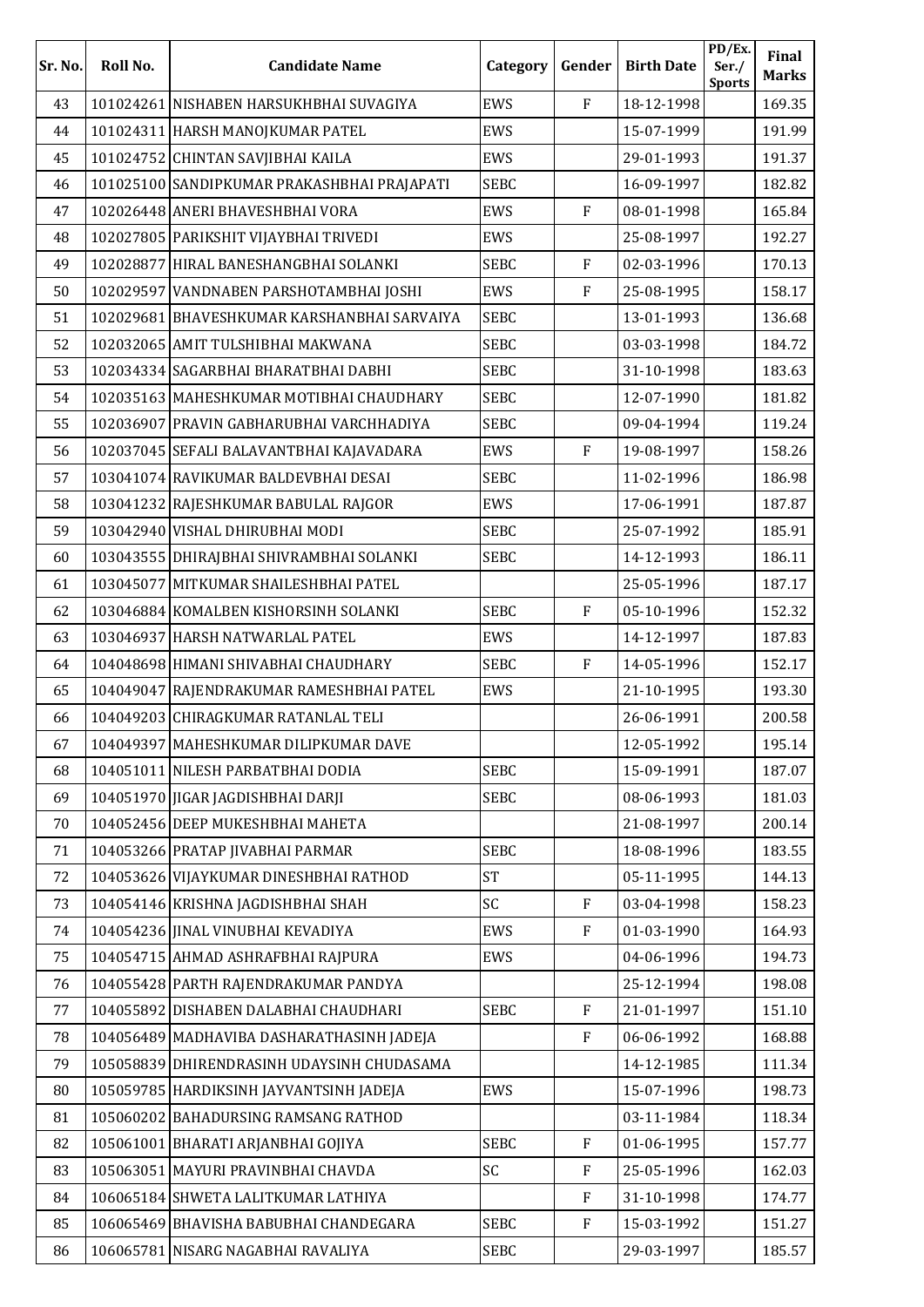| Sr. No. | Roll No. | <b>Candidate Name</b>                      | Category    | Gender                    | <b>Birth Date</b> | PD/Ex.<br>Ser./<br><b>Sports</b> | Final<br><b>Marks</b> |
|---------|----------|--------------------------------------------|-------------|---------------------------|-------------------|----------------------------------|-----------------------|
| 87      |          | 106065904 RINKAL DIPAKBHAI PATEL           | <b>ST</b>   | $\overline{F}$            | 29-03-1994        |                                  | 123.72                |
| 88      |          | 106066044 MO SOYAB MO FARUK SORATHIYA      | EWS         |                           | 05-08-1997        |                                  | 188.61                |
| 89      |          | 106067102 RITUBEN NARVANPARI GAUSWAMI      | <b>SEBC</b> | $\overline{F}$            | 01-04-1999        |                                  | 155.77                |
| 90      |          | 106067677 TUSHARDAN SURESHBHAI GADHAVI     | <b>SEBC</b> |                           | 04-07-1998        |                                  | 183.65                |
| 91      |          | 106071883 VAIBHAVI DHIRUBHAI MORI          | <b>SEBC</b> | $\overline{F}$            | 25-06-1995        |                                  | 157.61                |
| 92      |          | 107072100 RAVI RASIKBHAI PATEL             |             |                           | 31-08-1995        |                                  | 199.02                |
| 93      |          | 107074121 KOMALBEN NARENDRAKUMAR SOLANKI   | SC          | ${\bf F}$                 | 26-10-1994        |                                  | 154.77                |
| 94      |          | 107074421 NIDHIBEN VASUDEV PATEL           |             | $\mathbf{F}$              | 16-05-1995        |                                  | 158.34                |
| 95      |          | 107074459 BRINDABEN RAJESHBHAI PATEL       | EWS         | $\mathbf{F}$              | 08-12-1992        |                                  | 161.47                |
| 96      |          | 107075056 ARATIBEN MOHANBHAI CHAUDHARI     | <b>SEBC</b> | $\overline{F}$            | 01-06-1997        |                                  | 152.05                |
| 97      |          | 107077194 MUKESHKUMAR VINODBHAI CHAUDHARI  | <b>SEBC</b> |                           | 18-07-1994        |                                  | 186.48                |
| 98      |          | 107078163 SONALBEN AMRUTBHAI PRAJAPATI     | <b>SEBC</b> | $\overline{F}$            | 25-01-1999        |                                  | 158.00                |
| 99      |          | 107078249 SONAL RAJPUT                     |             | ${\bf F}$                 | 20-10-1992        |                                  | 175.88                |
| 100     |          | 107078935 CHIRAG MANSANGBHAI CHAUDHARI     | <b>SEBC</b> |                           | 01-12-1995        |                                  | 181.03                |
| 101     |          | 107083347 KEVAL SUNILBHAI JOSHI            | <b>EWS</b>  |                           | 07-09-1996        |                                  | 191.88                |
| 102     |          | 108087897 PRIYANKABEN RAKESHBHAI PATEL     | <b>ST</b>   | $\overline{F}$            | 11-04-1998        |                                  | 123.53                |
| 103     |          | 108090799 BHAVESHKUMAR AMRUTBHAI TALAVIYA  | <b>ST</b>   |                           | 20-09-1996        |                                  | 146.78                |
| 104     |          | 109094922 PRASHANT PRABHATBHAI VASAVA      | <b>ST</b>   |                           | 28-01-1997        |                                  | 148.23                |
| 105     |          | 109097885 DHARMAVIR ARVINDSINH PARMAR      | <b>SEBC</b> |                           | 22-09-1996        |                                  | 182.32                |
| 106     |          | 110103337 JEEMITKUMAR JANAKRAY DAVE        | EWS         |                           | 23-10-1993        |                                  | 193.85                |
| 107     |          | 110104644 ASHISH ASHWINBHAI RENAPARA       | EWS         |                           | 07-11-1995        |                                  | 189.09                |
| 108     |          | 110108854 KRUPALI SAMIRBHAI SOLANKI        | <b>SEBC</b> | F                         | 27-11-1996        |                                  | 168.25                |
| 109     |          | 110109020 NIMUBEN VAJUBHAI PADHIYAR        | <b>SEBC</b> | $\overline{F}$            | 09-12-1997        |                                  | 158.86                |
| 110     |          | 110110347 JAYKUMAR ASHWINBHAI VAISHNAV     | EWS         |                           | 06-09-1995        |                                  | 189.31                |
| 111     |          | 110110994 ALVISH ANILBHAI VACHHANI         | EWS         |                           | 27-01-1988        |                                  | 187.92                |
| 112     |          | 110111829 BHAKTI GOPALBHAI RANK            | EWS         | $\overline{F}$            | 18-07-1997        |                                  | 161.54                |
| 113     |          | 110112516 KHUSHBU NAVINBHAI PANDIT         |             | $\boldsymbol{\mathrm{F}}$ | 30-08-1993        |                                  | 157.50                |
| 114     |          | 110113120 VISHNUBHAI RAMJIBHAI RAJGOR      | EWS         |                           | 01-08-1988        |                                  | 192.38                |
| 115     |          | 110113589 VIJAYKUMAR KADVABHAI RANK        | EWS         |                           | 14-03-1997        |                                  | 195.55                |
| 116     |          | 111114157 JIGISHABEN KIRTIBHAI PATEL       | EWS         | ${\bf F}$                 | 10-07-1997        |                                  | 162.09                |
| 117     |          | 111115704 PRATHMESH VISHRAMBHAI KAROVA     | <b>ST</b>   |                           | 23-12-1997        |                                  | 144.48                |
| 118     |          | 112124264 PARITABEN NARESHBHAI SAVANI      | EWS         | ${\bf F}$                 | 13-07-1995        |                                  | 169.17                |
| 119     |          | 112124364 KHYATI BHARATKUMAR GANDHI        | <b>SEBC</b> | ${\bf F}$                 | 27-11-1995        |                                  | 156.58                |
| 120     |          | 112124664 MAMTAKUMARI ASHWINBHAI CHAUDHARY | <b>ST</b>   | $\boldsymbol{\mathrm{F}}$ | 16-08-1997        |                                  | 123.08                |
| 121     |          | 112124774 FALGUNIBEN RASIKBHAI GAMIT       | <b>ST</b>   | $\mathbf{F}$              | 12-05-1993        |                                  | 125.51                |
| 122     |          | 112125799 NISHA RAGHAVBHAI BATHAVAR        | SC          | $\mathbf{F}$              | 14-09-1995        |                                  | 150.43                |
| 123     |          | 112126818 PRADIPKUMAR SUDHIRBHAI VALVI     | <b>ST</b>   |                           | 23-12-1993        |                                  | 145.07                |
| 124     |          | 112128234 KAUSHIKKUMAR HARJIBHAI GOTI      | EWS         |                           | 19-12-1995        |                                  | 193.77                |
| 125     |          | 112128421 HARDIK RAMNIKBHAI BHALALA        | EWS         |                           | 28-10-1994        |                                  | 189.20                |
| 126     |          | 112129560 DEEP SURESHBHAI PATEL            | EWS         |                           | 20-08-1997        |                                  | 186.77                |
| 127     |          | 112129606 CHANDRESH KANTIBHAI VAGHELA      | <b>SEBC</b> |                           | 15-08-1995        |                                  | 181.33                |
| 128     |          | 112129671 MILAN HEMRAJBHAI RAMPARIYA       | <b>SEBC</b> |                           | 06-12-1993        |                                  | 185.10                |
| 129     |          | 112130623 DIVYA DIPAKBHAI SHIROYA          | EWS         | ${\bf F}$                 | 13-01-1997        |                                  | 169.62                |
| 130     |          | 112133718 JITENKUMAR CHANDULAL BHADJA      |             |                           | 27-11-1995        |                                  | 186.87                |